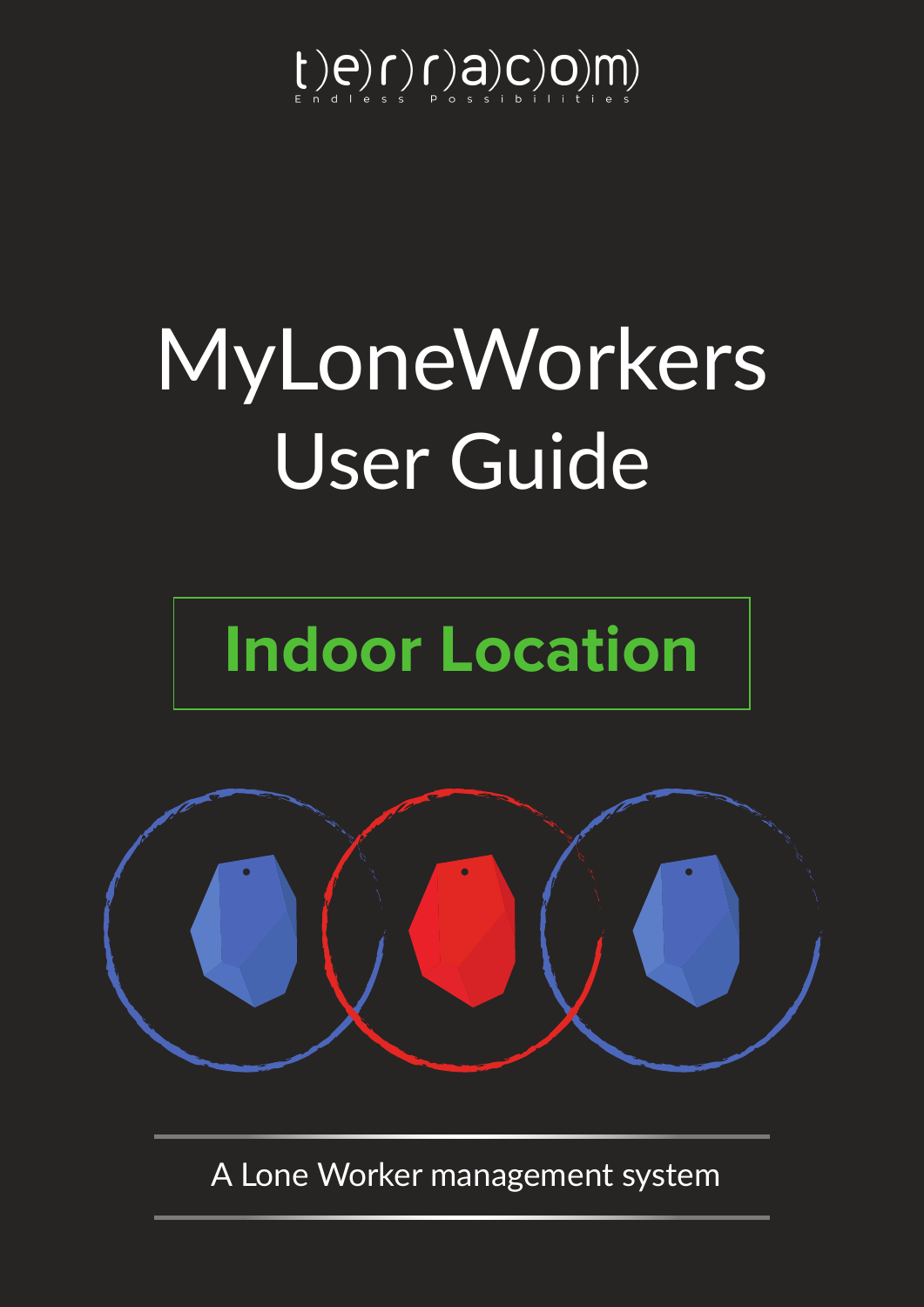

## Indoor Location - Instructions

## **Physical Placing of your beacons**

Each beacon corresponds to a specific region and the precision of indoor location feature depends on the quantity of beacons you will use, the range values you will set, as well as **the way you will physically place them.**

In action: For physical placing of your beacons, please ensure that they are **all placed at same height (around 2 meters high)**, and **not surrounded by metal surfaces**, as metalwork of any kind impairs the quality of the results. For example, if a beacon is surrounded by heavy metalwork, then most probably their transmission range will be around zero. (Warning: **water** can also impair the quality of the results of the beacons transmission range); if you need to place beacons in places where such conditions apply, we strongly recommend to first test the beacons (standalone) behavior there prior to continuing with their setup for indoor location feature.

## **Prepare Beacon Devices**

#### **B1. Unique ID & Advertising Interval**

After placing the beacons (having in mind their transmission power), then you have to prepare them, by setting a unique ID value as well as defining their advertising interval.

MyLoneWorkers supports both ibeacon (made by Apple) and eddystone (made by Google) beacon protocols.

- For ibeacon protocol this ID must be a unique combination of **UUID, major** and **minor** values. We suggest that you keep UUID value the same for all beacons, and that you distinguish them by setting different value to one (both) of the major/minor values.

- For eddystone protocol, the ID must be a unique combination of **namespace ID (nid)** and **beacon ID (bid)**.

We suggest that you set the advertising interval to be around 200-300 ms (milliseconds).

NOTE: To retrieve/program these values, use the Application provided by your Beacon supplier. (e.g. Estimote)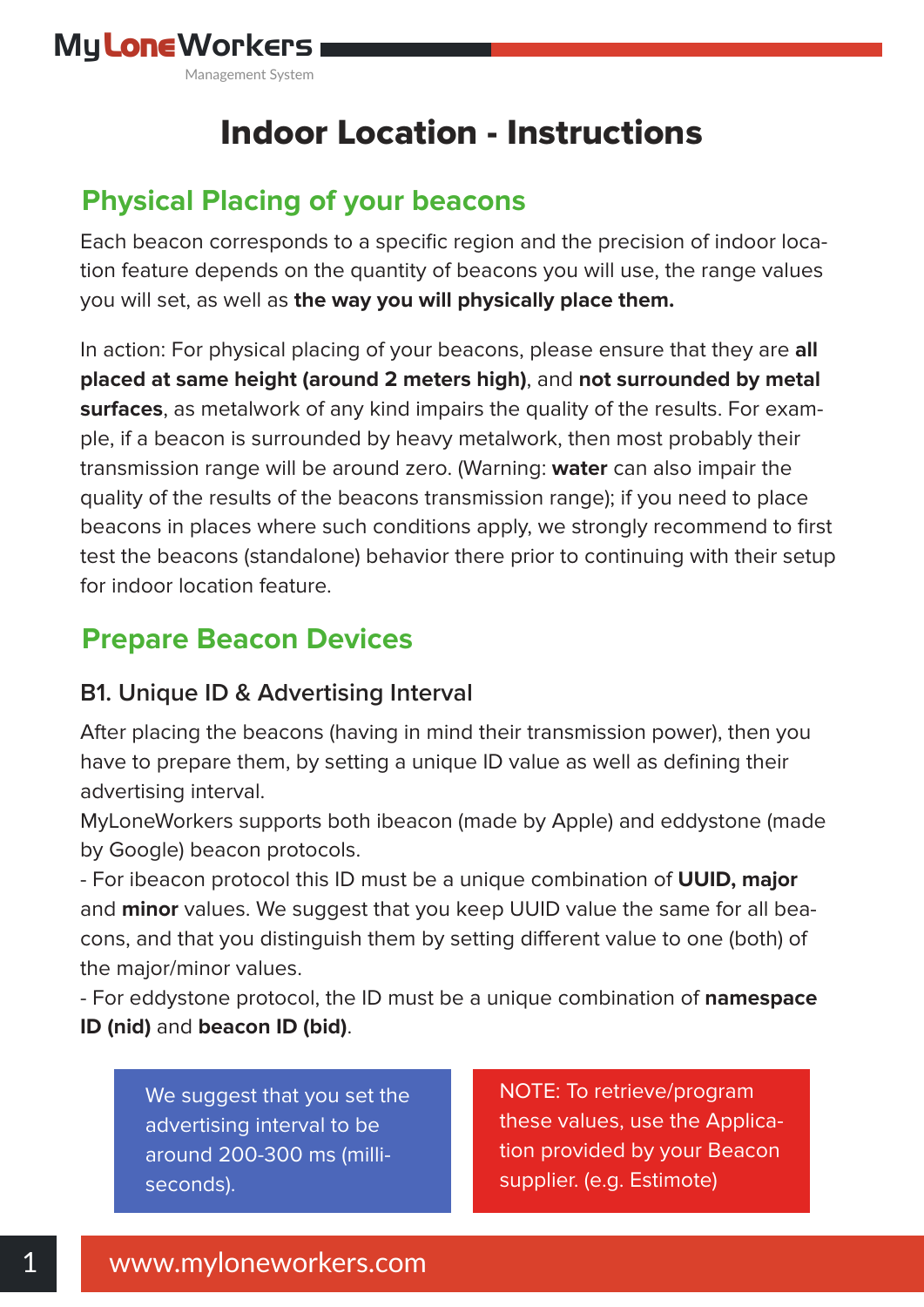

#### **B2. Transmission Power**

Next, you have to choose the transmit power of each beacon

Note: The beacon values you can define are specific (you cannot manually enter any value), i.e. the manufacturer allows (through the application) to set values by selecting from a predefined set (e.g. a set could be {3.5m, 7m, 15m, …}). The transmit range value you need to set depends on the precision you wish to achieve and of course also depends on the number of beacons you plan to use.



It is often the case that the transmission power values do not correspond to real use, i.e. in reality the transmission power is higher than what you have defined. In most manufacturers we tested, it is around 20% more. So, we suggest choosing the transmission power (actual target value) that fits your needs in the Beacon supplier application but we also recommend setting the desired beacon accuracy in the web app (i.e. https://app.myloneworkers.com/) by inserting a value that corresponds to 20% more than your actual target value, under Checkpoints -> Edit Beacon -> "Geofence Radius" field. For example, if you wish to have a transmission power of 3,5m in the Beacon range, you should set the Geofence Radius of the beacon to around 5m in the web application (https://app.myloneworkers.com/), while if you wish to have around 7m transmission power the value you should set in Geofence Radius of the beacon is around 9m. That impairs the precision of user's location but the results are

### **C. Set Indoor location Beacons – Web application**

For each beacon (ibeacons and eddystone beacon types are both supported) you will use for indoor location, follow the steps below: Next, you need to mark the beacon checkpoint as "indoor":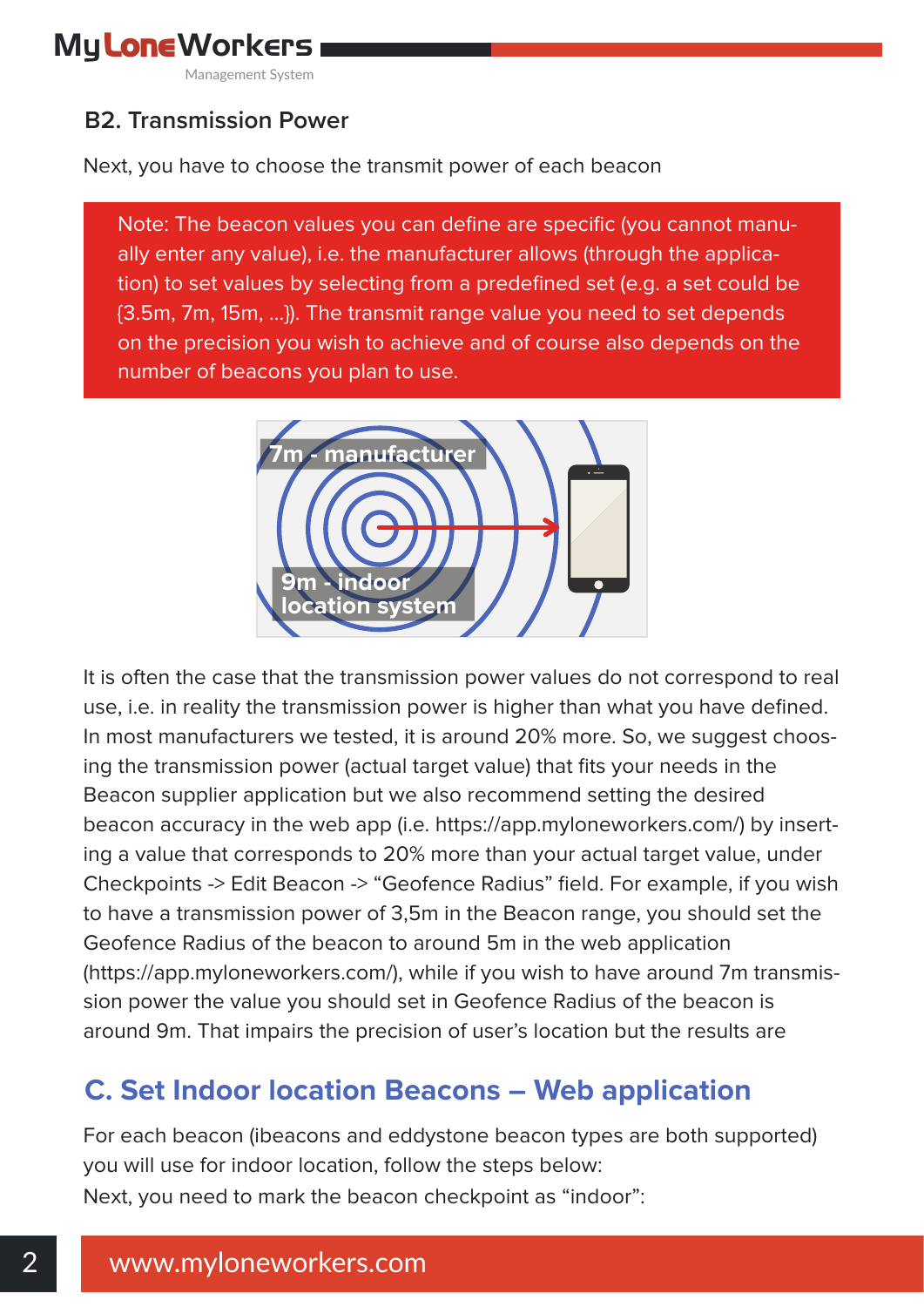Management System

- While under Company Checkpoints, press on Edit for the target beacon
- Set the exact coordinates of its physical location (latitude and longitude)

- Enable Geofence and set the desired beacon accuracy by inserting the corresponding value under "Geofence Radius" field (i.e. 20% more than transmission power of beacon, see section B.2 above)

- Enable indoor feature for that beacon
- Press on Confirm button to save your changes

Note: Marking a beacon as indoor will cause it not to be considered as checkpoint anymore i.e. it will not be available for adding to schedules or scanning by the worker etc.!

| <b>Check Point Name</b>                                     | Front door               |                  |        |            |  |  |
|-------------------------------------------------------------|--------------------------|------------------|--------|------------|--|--|
| <b>Client Point Notes</b><br>(Max Length 256<br>characters) | Check the front entrance |                  |        |            |  |  |
| <b>Branch Office</b>                                        |                          | Branch Office 1  |        | $X \nabla$ |  |  |
|                                                             | Client                   |                  | Site   |            |  |  |
| Assign                                                      | <b>CRI</b>               | $X \nabla$       | CRI HQ | $X \nabla$ |  |  |
| Lock                                                        |                          |                  |        |            |  |  |
| Latitude                                                    | 10000                    | Longtitude       | 10000  |            |  |  |
| Geofence Radius                                             | 31                       | Geofence Enabled |        |            |  |  |
| Client Site Code                                            | Branch Office 1          |                  |        |            |  |  |
| <b>Check Point</b>                                          | Branch Office 1          |                  |        |            |  |  |
| <b>Custom Maps</b>                                          | Select an option         |                  |        |            |  |  |
| Indoor                                                      | $\blacktriangledown$     |                  |        |            |  |  |
| Floor                                                       | $\Rightarrow$<br>$\circ$ |                  |        |            |  |  |
| Cancel                                                      |                          |                  |        | Confirm    |  |  |

You also need to enable indoor location feature and tracking for each worker, by following the steps below:

Company -> Workers-> Edit a specific worker

- Enable tracking with the interval of your preference
- Enable indoor location feature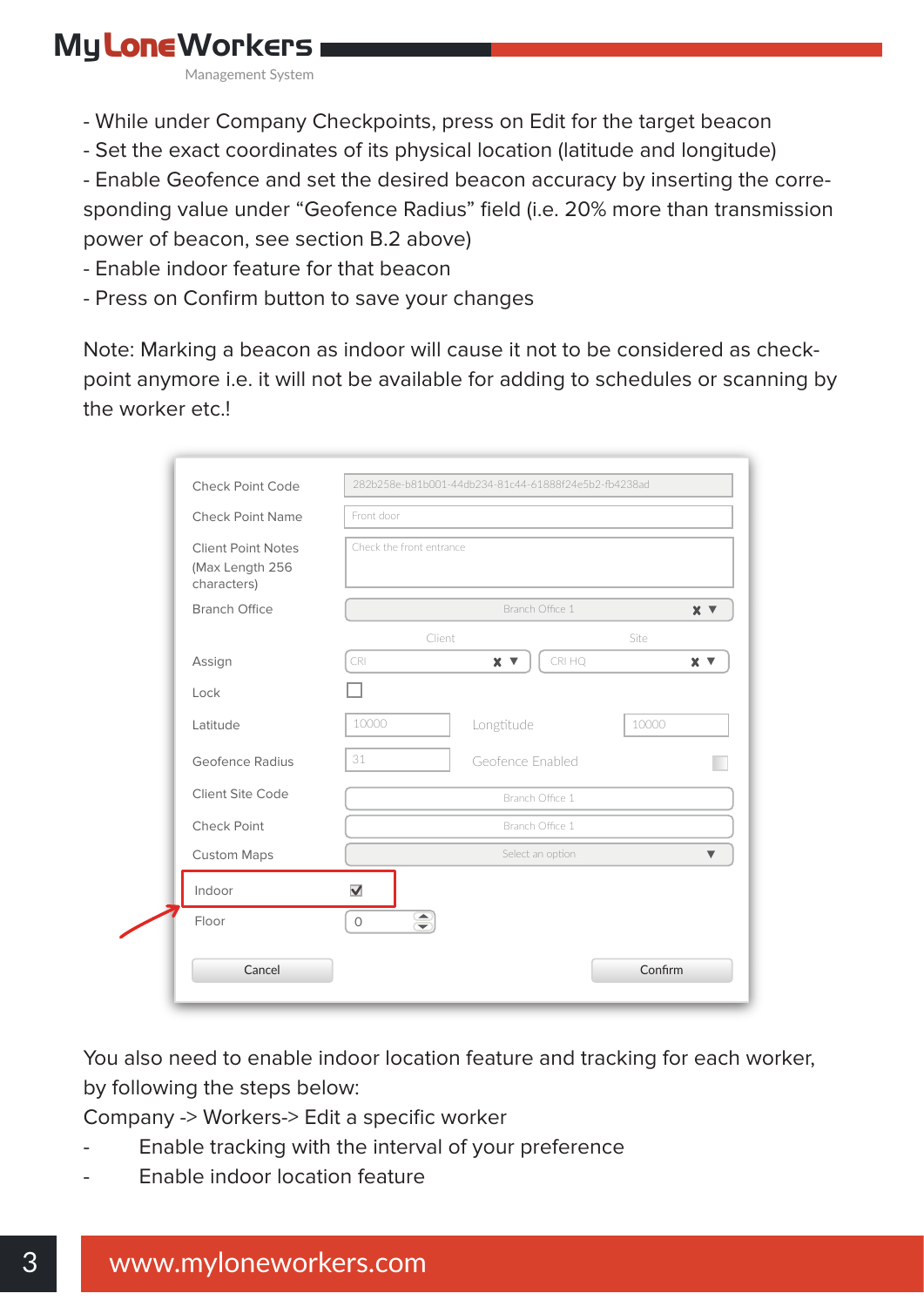Management System

| <b>Details</b>                |                      |            |                           | <b>Bracnh Office</b> |  |  |
|-------------------------------|----------------------|------------|---------------------------|----------------------|--|--|
| Full name                     |                      |            | Select an option          |                      |  |  |
| ID                            |                      |            |                           |                      |  |  |
| PIN                           |                      |            |                           |                      |  |  |
| Customer Code                 |                      |            |                           |                      |  |  |
| Licenses                      | V MLW                | $\Box$ Ptt |                           |                      |  |  |
| Location                      |                      |            | <b>Emergency Settings</b> |                      |  |  |
| Accuracy (m)                  |                      |            | Phone 1                   |                      |  |  |
| <b>Watch Timeout</b>          |                      |            | Phone 2                   |                      |  |  |
| Check Interval                |                      |            | Phone 3                   |                      |  |  |
| <b>Tracking</b>               |                      |            | Map                       |                      |  |  |
| Enabled                       | $\blacktriangledown$ |            | Enabled                   | $\blacktriangledown$ |  |  |
| Check interval                | 1 minute             |            | <b>Man Down</b>           | (Experimental)       |  |  |
| <b>Unsent Events Notifier</b> |                      | Enabled    | $\blacktriangledown$      |                      |  |  |
| Enabled                       | $\blacktriangledown$ |            | <b>Beacon Settings</b>    |                      |  |  |
| Check Interval                | 5 minutes            |            | Scan Mode                 | Manual               |  |  |
| <b>Indoor Location</b>        |                      |            | Auto Mode Interval        | 1 minute             |  |  |
| Enabled                       | $\blacktriangledown$ |            | <b>SOS Buttons</b>        |                      |  |  |

Note: We recommend only enabling this feature for the Workers who need it (i.e. that will work within the indoors area(s) you have defined), since this feature requires Bluetooth functionality enabled which affects battery consumption.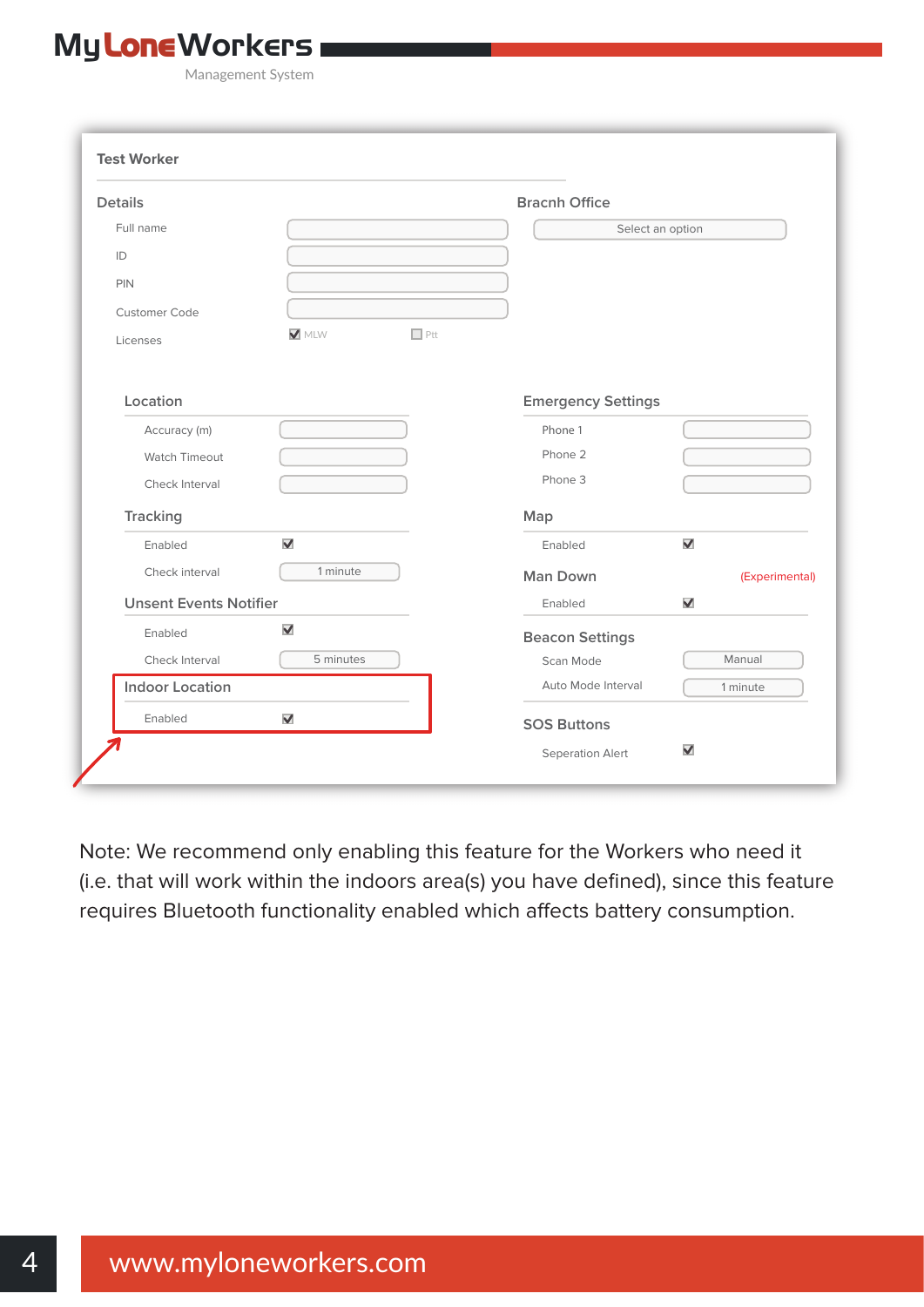### **Setting Up Beacons for Indoor Location** Use case of a small office

## **Option A - Small Office - General Location Range (3m-9m) - Use of 3 beacons.**

To begin with, we choose the longest building side to place the first beacon (in this example named "side A" (picture\_001)).



We need to decide about the physical placing of the beacons. A general suggestion is not to place them in corners (i.e. in this example in corners of side A), in order to achieve better coverage with smaller number of beacons. Side "A" is almost 20 m. Thus, the range of the beacon should be set to under 20 m – our selection depends mostly on the accuracy we would like to achieve – we also plan to use two beacons on Side A, thus the range value should be around 10m. The beacon manufacturer allows setting of transmit range from the following set of values {0.25m, 3.5 m, 7m, 15m, …}. Having in mind our rule ("choose the transmission power (actual target value) that fits your needs in the Beacon supplier application but we also recommend to set the desired beacon accuracy in the web app (i.e. https://followmystaff.com/) by inserting a value that corresponds to 20% more than your actual target value"), we set the beacon transmit range to 7m and we set the Geofence radius in the web app at 9m (https://app.myloneworkers.com/).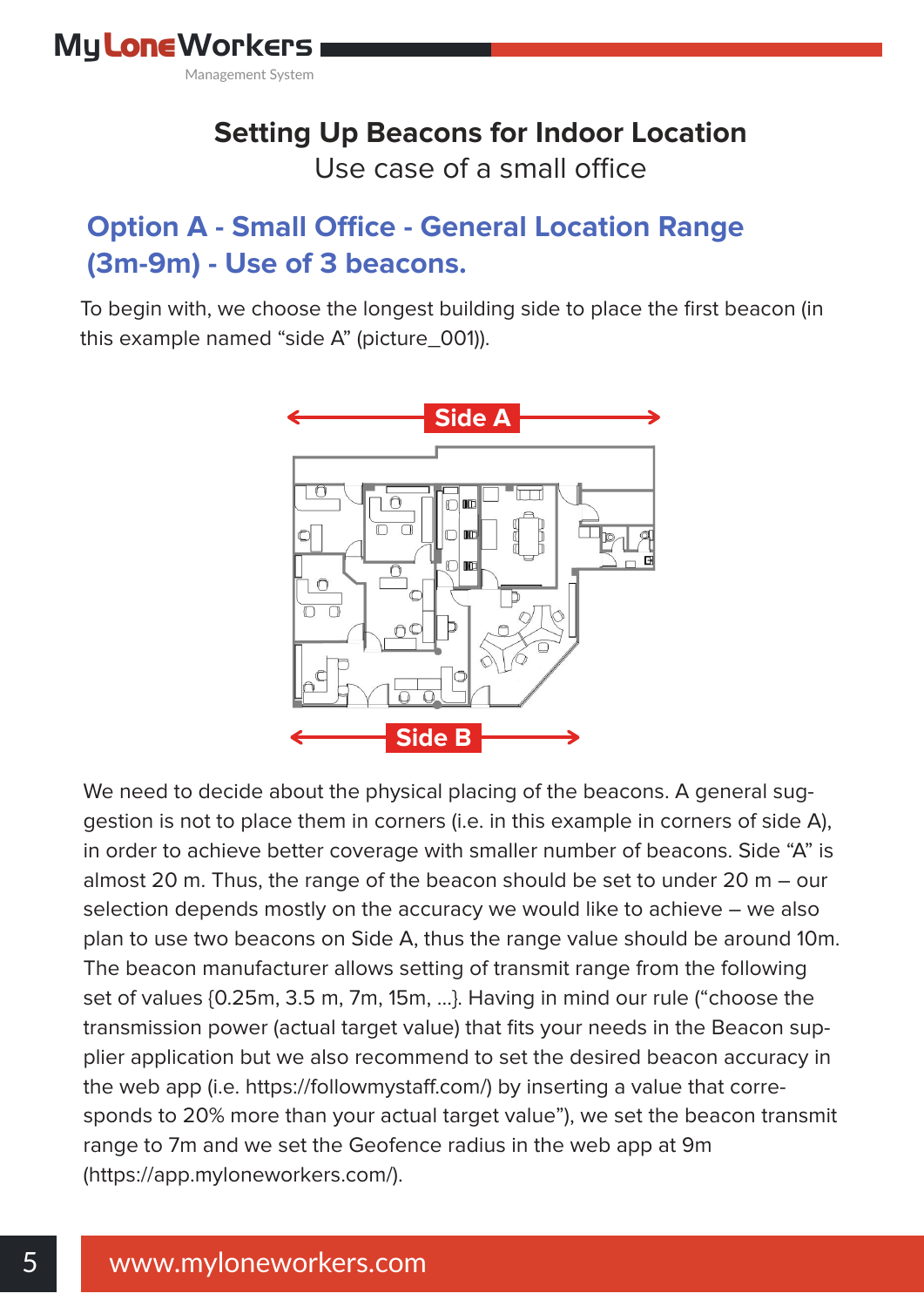Management System



So, first beacon ("Beacon01") has to be placed at around the half of the range of 9m (i.e. of the real range value as explained above) i.e. around 4,5m from the start of side A. For that reason and always having in mind the office architecture (at 4,5m there is a physical obstacle), we choose to place Beacon01 around 6m from the top left corner (start of side A).

The second beacon ("Beacon02") will have the same transmit range as "Beacon01". It has to be placed on the same side (side A) but having a maximum distance of 18 m (i.e. of the sum of their Geofence radius) from Beacon01 - otherwise an area within those two beacons would be left without coverage by any of them: **2**



Additionally, it is better to have it in distance greater than 9m (i.e. the beacons Geofence radius) from "Beacon1".

So far, we have addressed coverage for side A, but the area near "side B" has no coverage by any beacon. Notice that "side B" is much shorter than "side A": thus we can cover it by using only one beacon around the middle of that side (side B) and setting its beacon transmit range to 7m (Geofence radius 9m). **3**

Final step is to set the beacon values on the web application (refer to section C.2. Set Indoor location Beacons – Web application above). The desired beacon accuracy for all three beacons should be 9m (i.e. the desired range value).

The end result will look as depicted in the next page.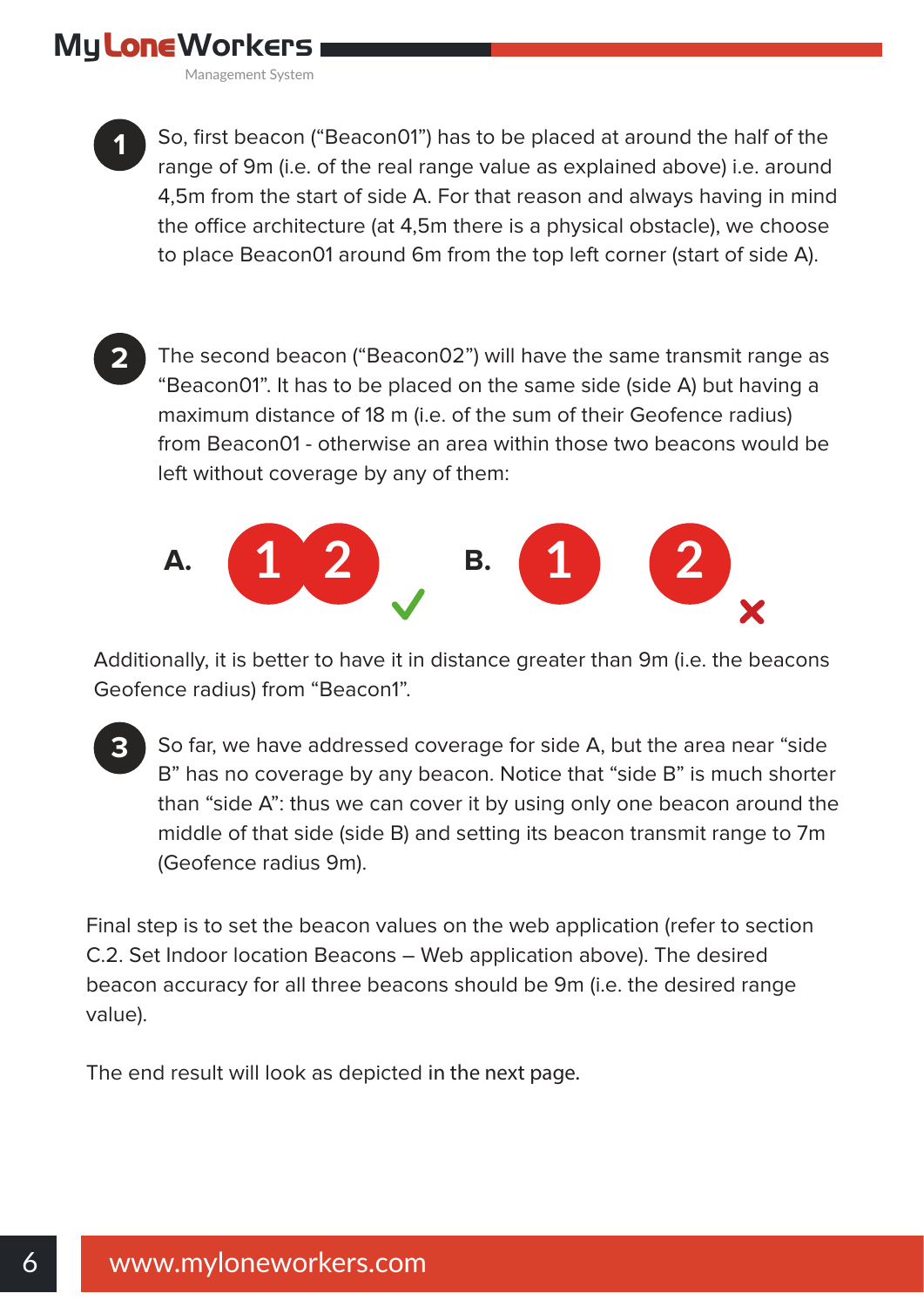



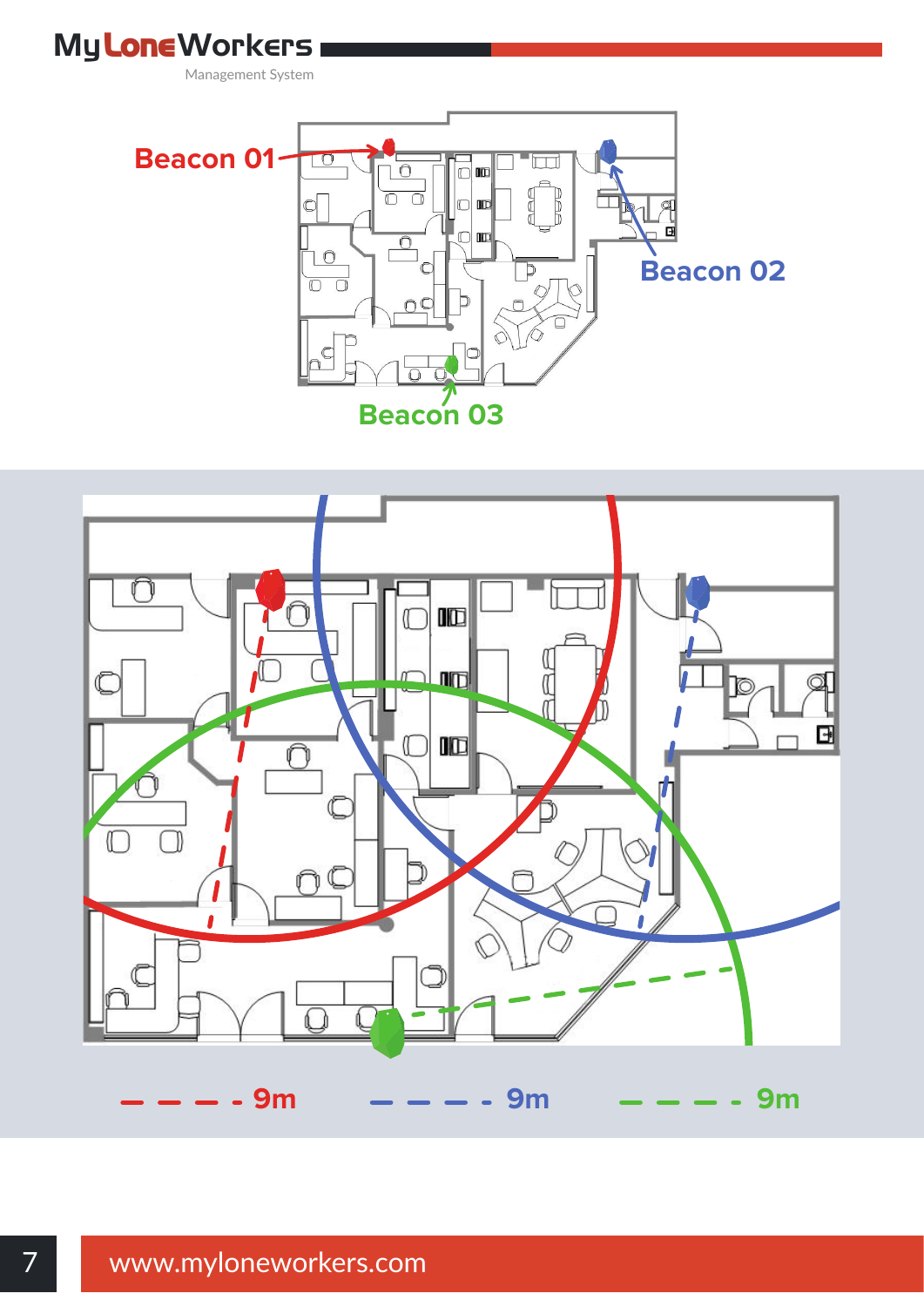

Note how the office has full coverage and various defined areas within. Now, the system will be able to track the worker's position when they are within those areas, offering you a pretty accurate view of their location!



## **Option B - Small Office - General Location Range (1,8m-5m) – Better precision - Use of 7 beacons**

Let us again consider side A and side B:

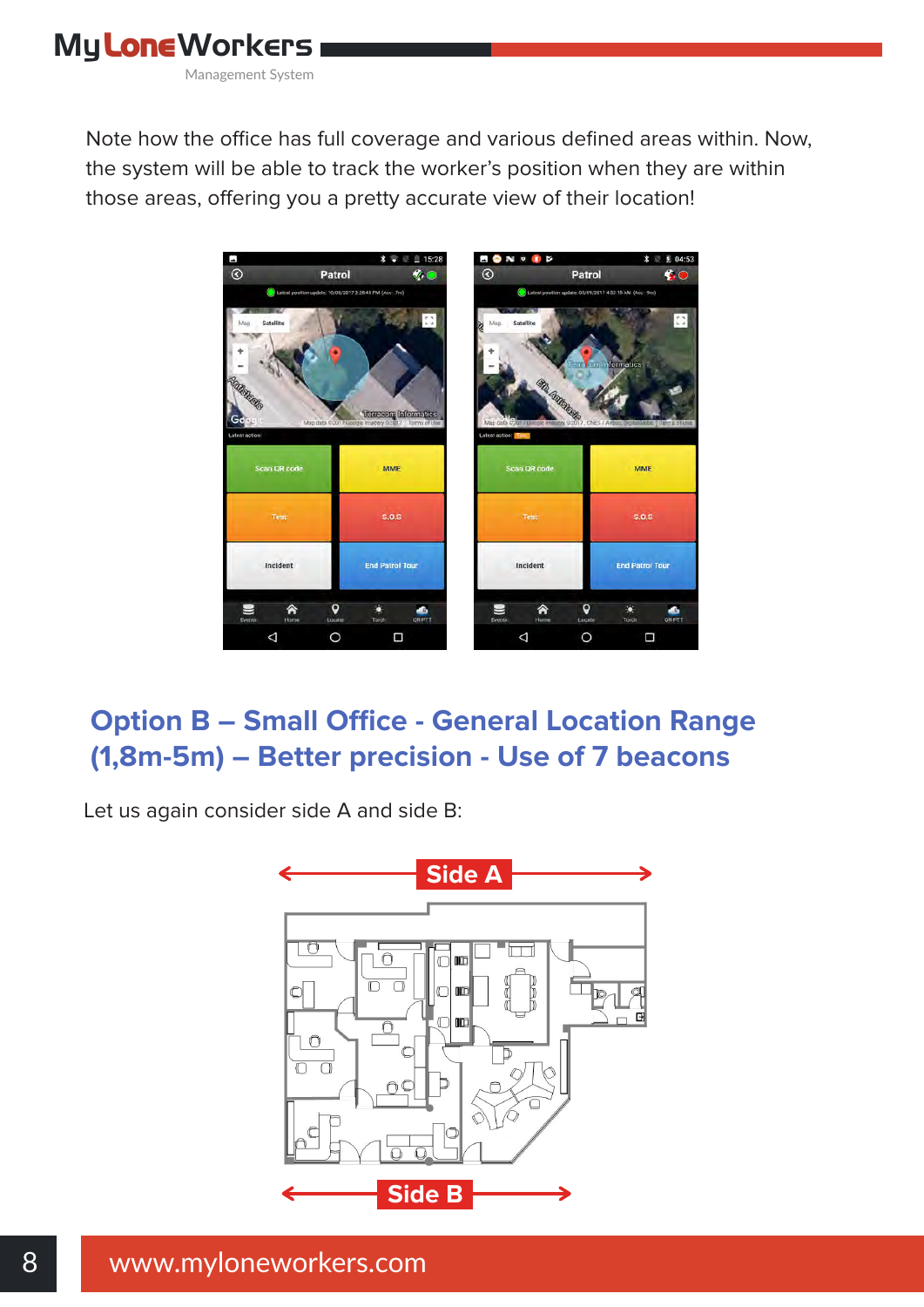We need to choose the transmit power of each beacon: As mentioned before the values set through the manufacturer application are a bit more in reality, for that reason we suggest to calculate each distance by 20% more. Having that in mind and also aiming to achieve better precision, we choose to transmit in a range of 3.5m (will correspond to almost 5m in reality).

- Using the same rationale as before, first beacon ("Beacon01") has to be placed at around the half of the range of 5m (i.e. of the real range value as explained above). Having in mind also the office architecture, we choose to place Beacon01 around 3m from the top left corner (start of side A). The second beacon ("Beacon02") will have the same transmit range as "Beacon01". It has to be placed on the same side (side A) but having a maximum distance of 10 m (i.e. of the sum of their Geofence radius) from Beacon01. Additionally, it is better to have it in distance greater than 5 m (i.e. the beacon's Geofence radius) from "Beacon1". **1**
- Next beacon ("Beacon02") has to be set on the same side but at least 5m until 10m from the first beacon. "Beacon02" will have the same radius with "Beacon01" and for that reason it has to be at a distance of that radius until the double. In other case there will be a field without being **2**
- Using the same rationale we also place "Beacon03" on side A (same transmit range and Geofence radius as Beacons01, 02); the result so far can be depicted in the image below: **3**

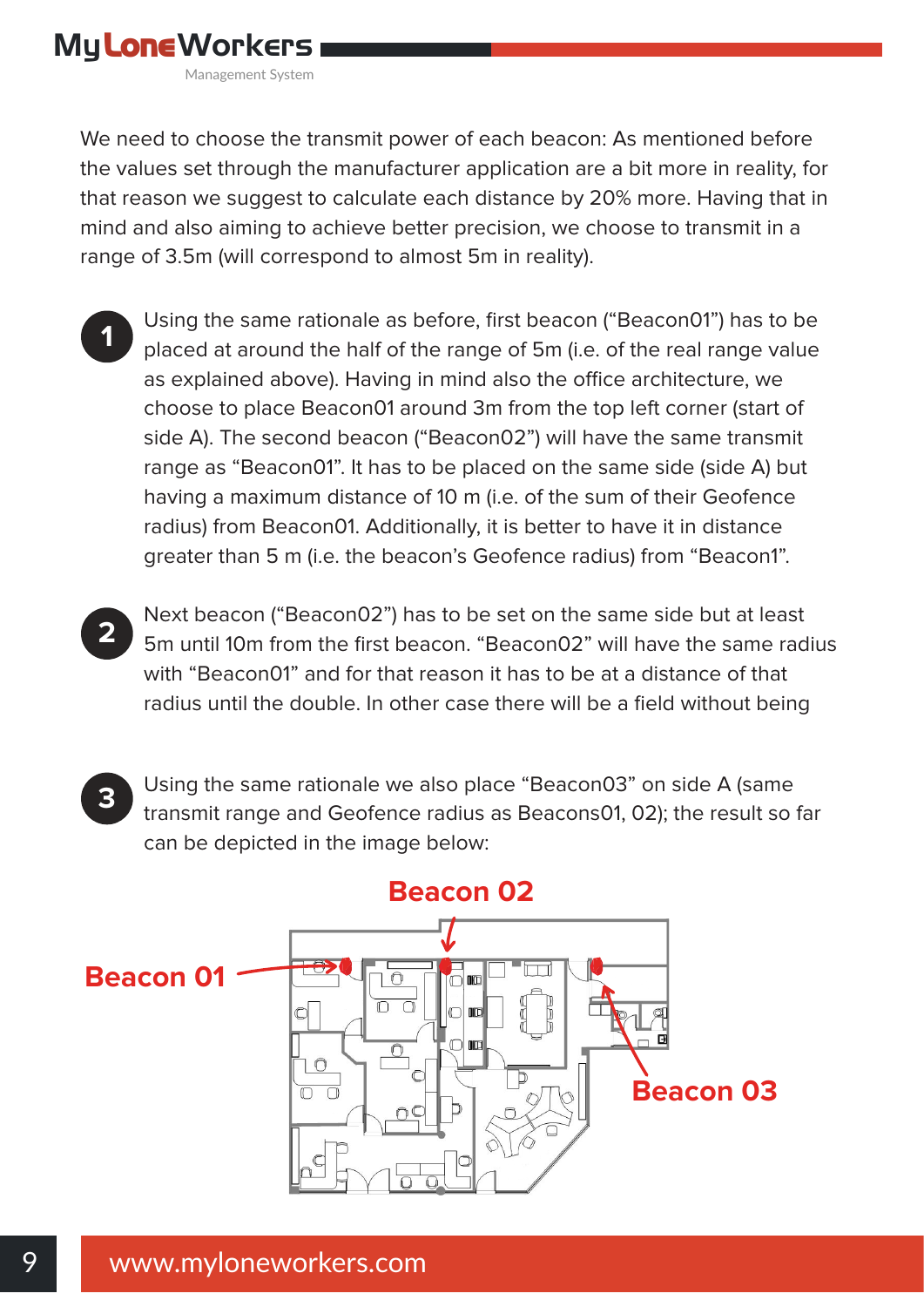Management System



In order to physically place the next beacons, we take into account the fact that the distance between "side A" and "side B" is greater than 10m (almost 12m); thus, we could not place them to "side B", but we have to set at least another two beacons to almost the middle of the distance (the same rules we used before apply here as well in order to decide where to place them).



Similarly, we place another two beacons on "side B". **5**



Final step is to set the beacon values on the web application (refer to section C.2.). The end result in terms of coverage is depicted in the following image: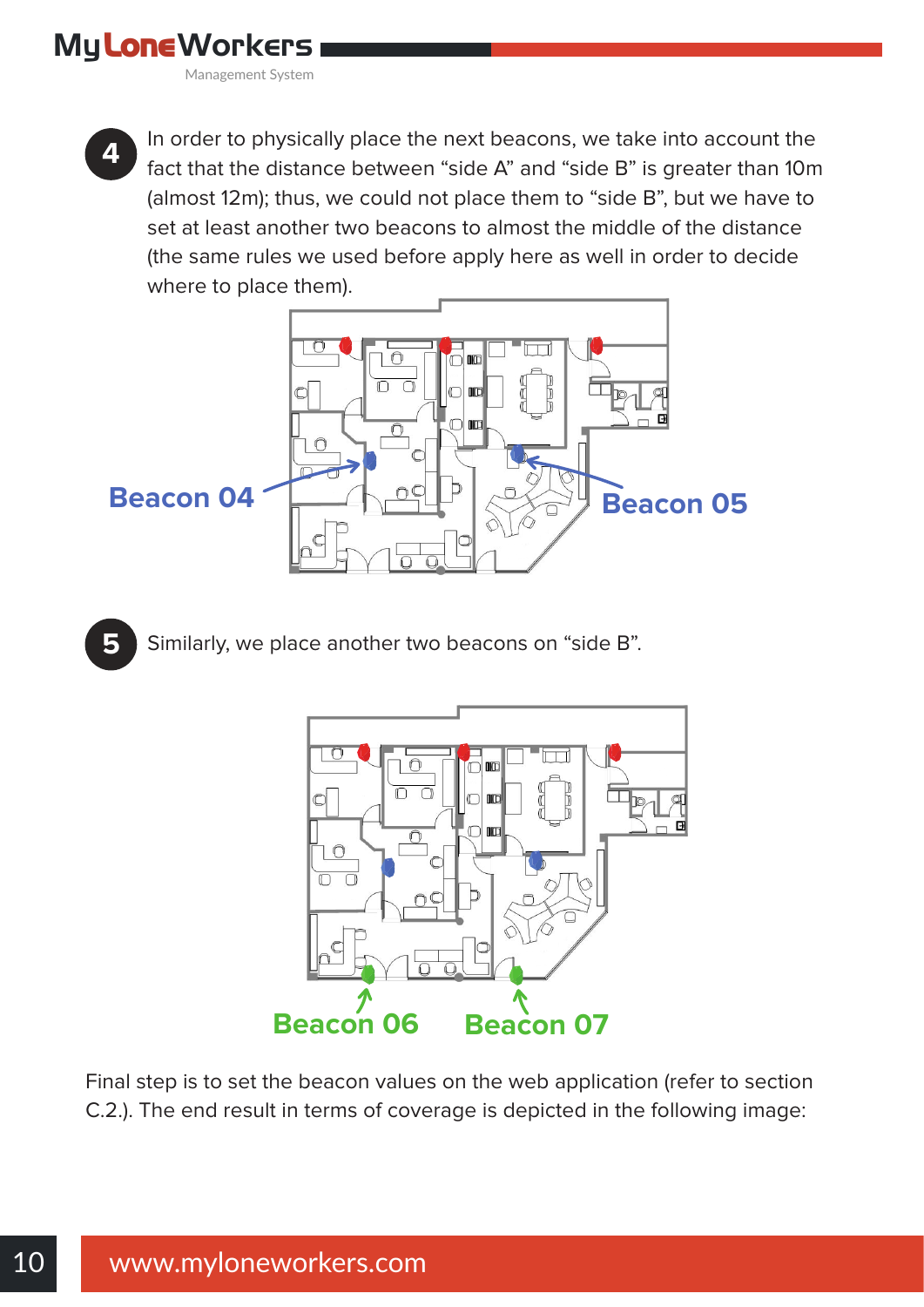Management System



Note how the office has again full coverage but a greater number of (and smaller/more accurate) defined areas within. The system can track the worker's position when they are within those areas, offering you an even more accurate view of their location!